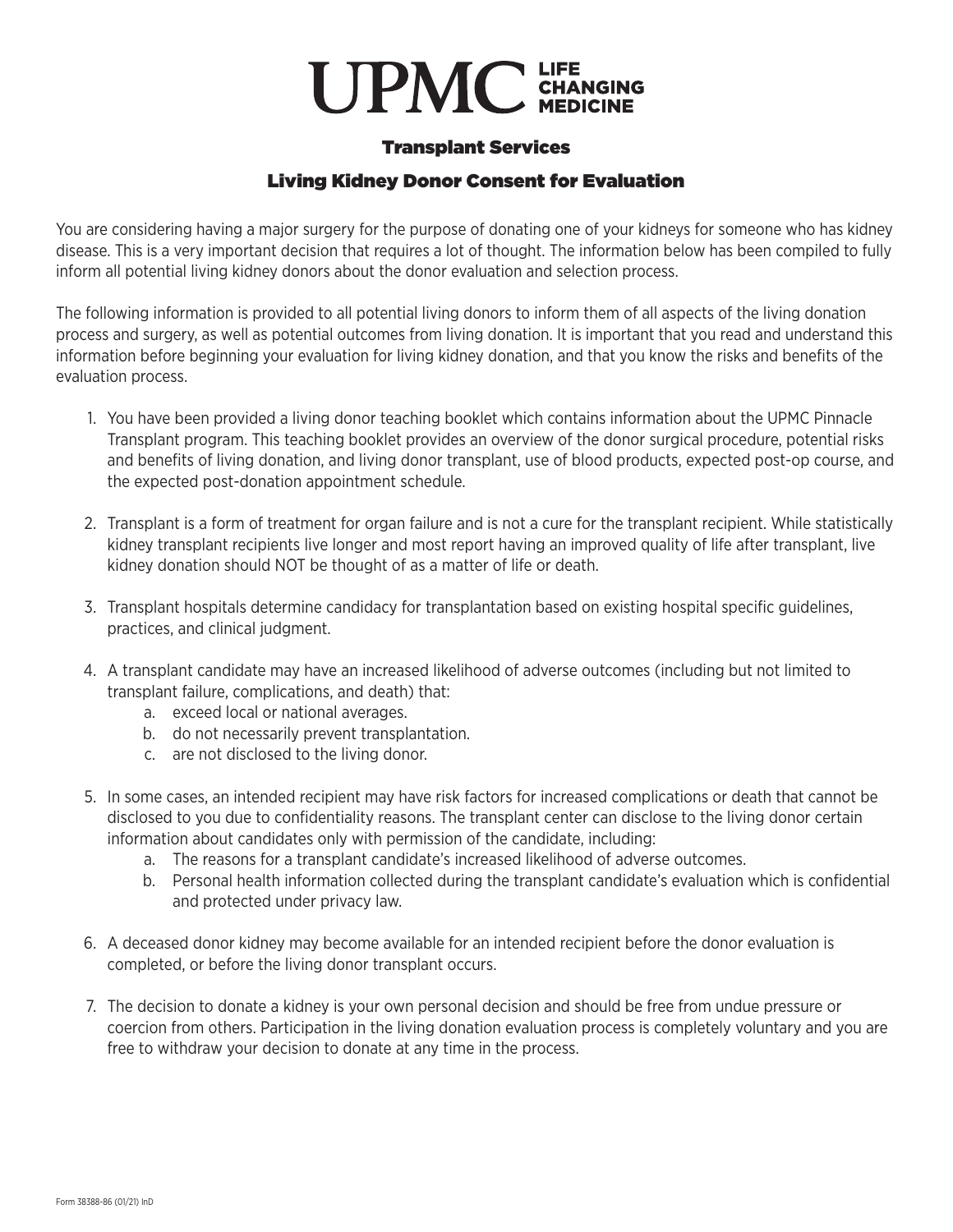- 8. You will be provided sufficient time to reflect on your decision to donate and will not be pressured to move forward at any time.
- 9. Communication between the donor and the transplant center will remain confidential and may not be shared with the intended recipient.
- 10. The potential transplant recipient has other forms of treatment available to him/her. These include but may not be limited to the following:
	- a. Continue to follow with their nephrologists for medical management if pre-dialysis.
	- b. Remain on dialysis.
	- c. Remain on the transplant list until a deceased donor organ becomes available for transplant.
- 11. If you decide not to proceed with donation, the transplant center can provide you with a nonspecific statement of unsuitability for donation at any time throughout the donation process. Once this statement is provided you can no longer be considered for donation at this center.
- 12. If you are unable to donate or decide not to donate, the transplant team will support your decision about how you wish to communicate this information to the potential recipient. The potential recipient may only be informed of this decision with your consent. In addition, your medical information will not be revealed to the intended recipient without your permission. The transplant center will encourage you to communicate your donation status with the potential recipient as it may impact their decision to pursue other potential living donors, if available.
- 13. You will receive a thorough medical and psychological evaluation by a physician and social worker experienced in living donation to assess the individualized risks associated with the donation process.
- 14. In addition to the transplant team members, an Independent Living Donor Advocate (ILDA) will be assigned to you. The ILDA will discuss any concerns about the donation process. The ILDA is not part of the transplant team and is specifically meant to be an advocate for me throughout the donation process.
- 15. A standard set of selection criteria will be used to determine candidacy for living kidney donation at this center. The following conditions must be met to be considered for living kidney donation at this transplant center:
	- a. Body Mass Index (BMI) less than or equal to 35.
	- b. Clearance from a cardiologist (heart doctor) if requested.
	- c. Blood pressures within an established range.
	- d. Normal heart function.
	- e. Normal results of tests such as EKG, chest x-ray, lab results and routine health screenings.
	- f. Creatinine clearance acceptable for donation based on age and other medical criteria.
	- g. Appropriate psychosocial support system.
- 16. The following conditions may prevent you from being a candidate for living kidney donation at this center:
	- a. Current or history of high blood pressure.
	- b. Current or history of cancer.
	- c. Current or history of diabetes.
	- d. Presence of autoimmune diseases.
	- e. Liver cirrhosis.
	- f. Infectious diseases such as, but not limited to, HIV/AIDS, Hepatitis C, and Hepatitis B.
	- g. Inadequate social support system.
	- h. On-going substance abuse.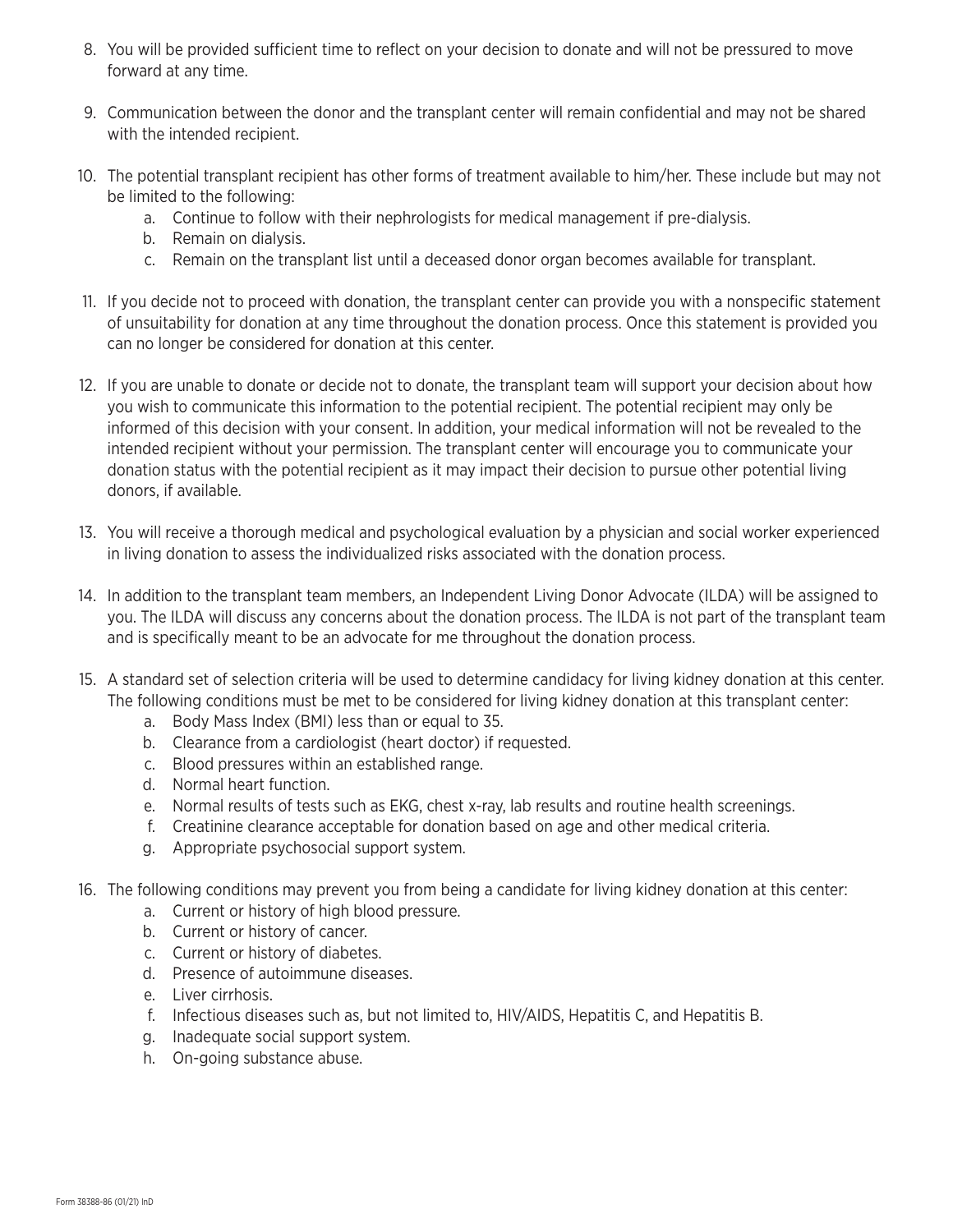- i. Diagnosable psychiatric conditions requiring treatment before donation, including any evidence of suicidality.
- j. High suspicion of donor coercion.
- k. Age less than 18.
- l. Mentally incapable of making an informed decision.
- 17. There are risks associated with the evaluation for living donation. These include:
	- a. Allergic reaction to contrast dye that is required for evaluation.
	- b. Discovery of any infectious disease, such as Hepatitis or tuberculosis (TB) which are required to be reported to local, state or federal public health authorities, to the recipient's transplant center and reported through the Organ Procurement and Transplantation Network (OPTN) Improving Patient Safety Portal.
	- c. Discovery of serious medical conditions.
	- d. Discovery of adverse genetic findings unknown to the potential donor.
	- e. Discovery of certain abnormalities that require more testing at the donor's expense and create the need for unexpected decisions on the part of the transplant team.
- 18. When the required studies and consultations have been completed, the donor information will be presented, reviewed, and discussed by the Transplant Selection Committee, which includes surgeons, nephrologists, transplant coordinators, social workers, and financial coordinators. This committee will determine your fitness and readiness for living kidney donation. The Selection Committee has the right to deny your request for donation either temporarily, for a designated length of time, or permanently based on evidence that donation or the potential outcomes might not be of benefit or could jeopardize your health and well-being either now or in the future. In addition, you may be denied as a donor if something is discovered during the evaluation that could potentially harm the recipient after transplant of my kidney. If you are found not to be a suitable donor at this center, you can be evaluated at another transplant center.
- 19. There are both benefits and risks associated with living kidney donation. The potential benefits of living donation are not a guarantee and doctors cannot ensure that you will live longer than if you had not been a living kidney donor. The risks of living donation may be short term or permanent. These benefits and risks include, but are not limited, to the following;
	- a. Benefits:
		- i. Emotional benefit from the donation process.
		- ii. Discovery of health problems that were not identified prior to this process which will allow a potential donor to seek treatment.
	- b. Medical Risks:
		- i. Post-surgical wound infection or pneumonia.
		- ii. Pain after the surgery.
		- iii. Fatigue after the surgery.
		- iv. Blood clot in the legs.
		- v. Complications that require re-operation.
		- vi. Blood transfusion.
		- vii. Irregular heart rhythms or cardiac complications.
		- viii. Hernia at the incision sites.
		- ix. Abdominal discomfort or bowel symptoms such as bloating, nausea and development of a bowel obstruction.
		- x. Numbness or tingling or pain around the incision sites.
		- xi. Nerve injury typical of any surgical procedure.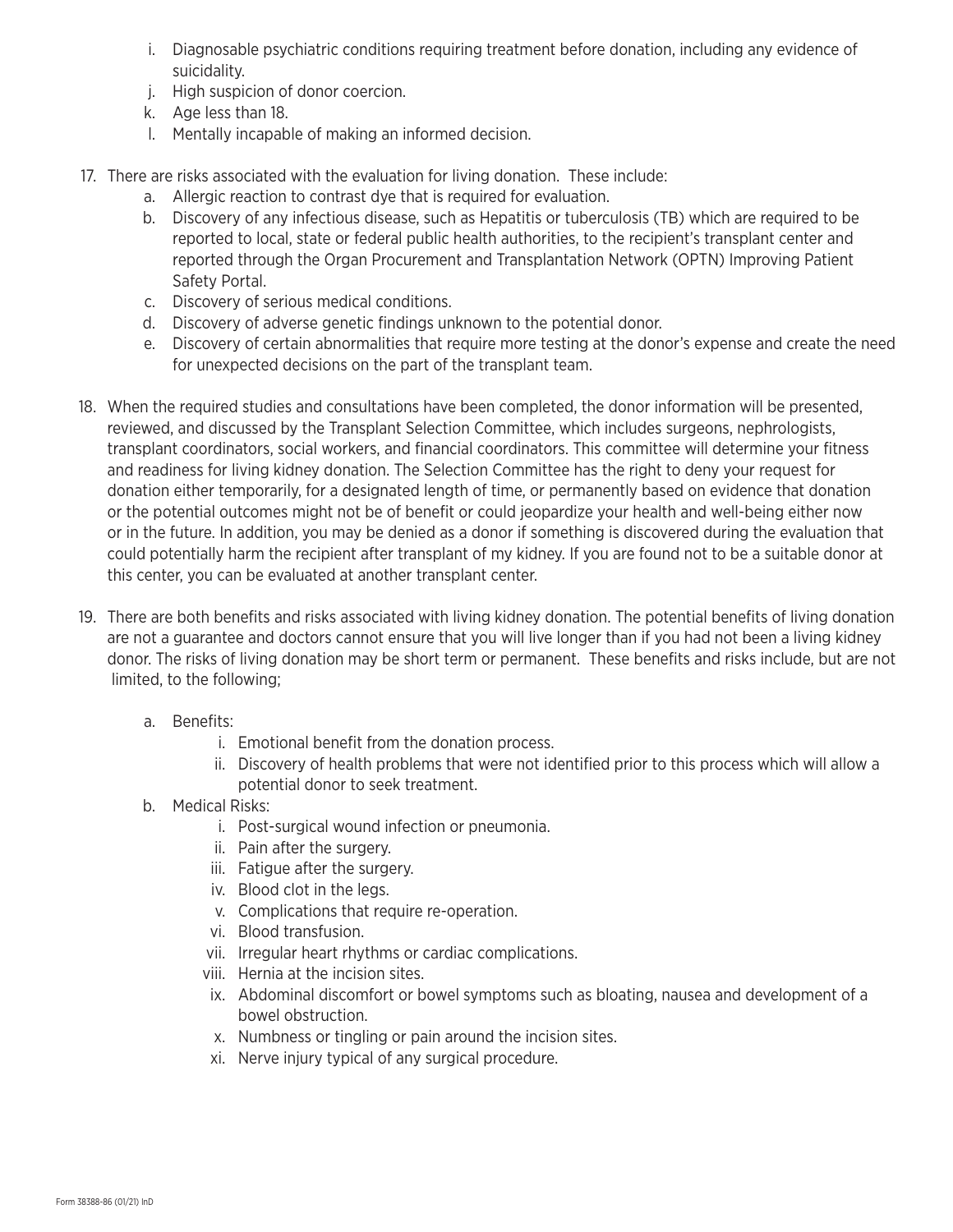- xii. Complications from anesthesia up to and including multi-organ failure and death.
- xiii. Increased risk with use of over-the-counter medications or supplements.
- xiv. Development of acute or chronic kidney failure and the need for dialysis or kidney transplant.
- xv. Long term health and/or longevity may be impacted by age, obesity, hypertension or other medical conditions that may occur after donation.
- c. Psychosocial Risks:
	- i. Depression after donation.
	- ii. Sense of loss after donation.
	- iii. Generalized anxiety.
	- iv. Altered body image, including scars.
	- v. Altered lifestyle after donation.
	- vi. Post-traumatic stress disorder (PTSD).
	- vii. Difficulty dealing with the need to depend on others for assistance while recovering from surgery.
	- viii. Feelings of emotional distress or grief if the outcome for the recipient is not positive. This may include, but is not limited to:
- a. Rejection or need for continued dialysis due to non-function.
- b. Need for re-transplant.
- c. Reoccurrence of the disease that caused the kidney failure.
- d. Recipient death.
- d. Financial Risks:
	- i. Personal expenses such as travel, housing, child care costs, and lost wages related to donation might not be reimbursed; however resources might be available to defray some donationrelated costs.
	- ii. Loss of income or employment.
	- iii. Need for lifelong follow-up at the donor's expense.
	- iv. Donation may negatively impact the ability to obtain employment.
	- v. Donation may negatively impact the ability to obtain, maintain, or afford health, disability and life insurance.
	- vi. Future health problems that may develop following donation may not be covered by the recipient's insurance or the donor's health insurance. If covered by the donor's health insurance, these services may affect the maximum lifetime benefits under an insurance policy or policies.
- 20. There is no medical benefit to you from the donor operation.
- 21. Every living kidney donor will experience a decrease in their kidney function compared to pre-donation. The amount will depend upon the potential donor's age and medical history. Information specific to you will be shared with you after the medical evaluation is completed.
- 22. The goal of the medical evaluation is to limit potential risk to the donor and to reduce the risk for kidney failure in the future. Although the real risk of donation in a multi-ethnic population is not known, UNOS data shows the following:
	- a. The risk of dying from living donor surgery is 0.03%. (Extremely low).
	- b. The risk of kidney failure and the need for dialysis or transplant is less than 1%, (between 0.10 to 0.52%). This risk may be higher for African Americans.
	- c. For those donors who do develop kidney failure, where the date of donation is known, the average length of time from donation to placement on the transplant list is 20 years.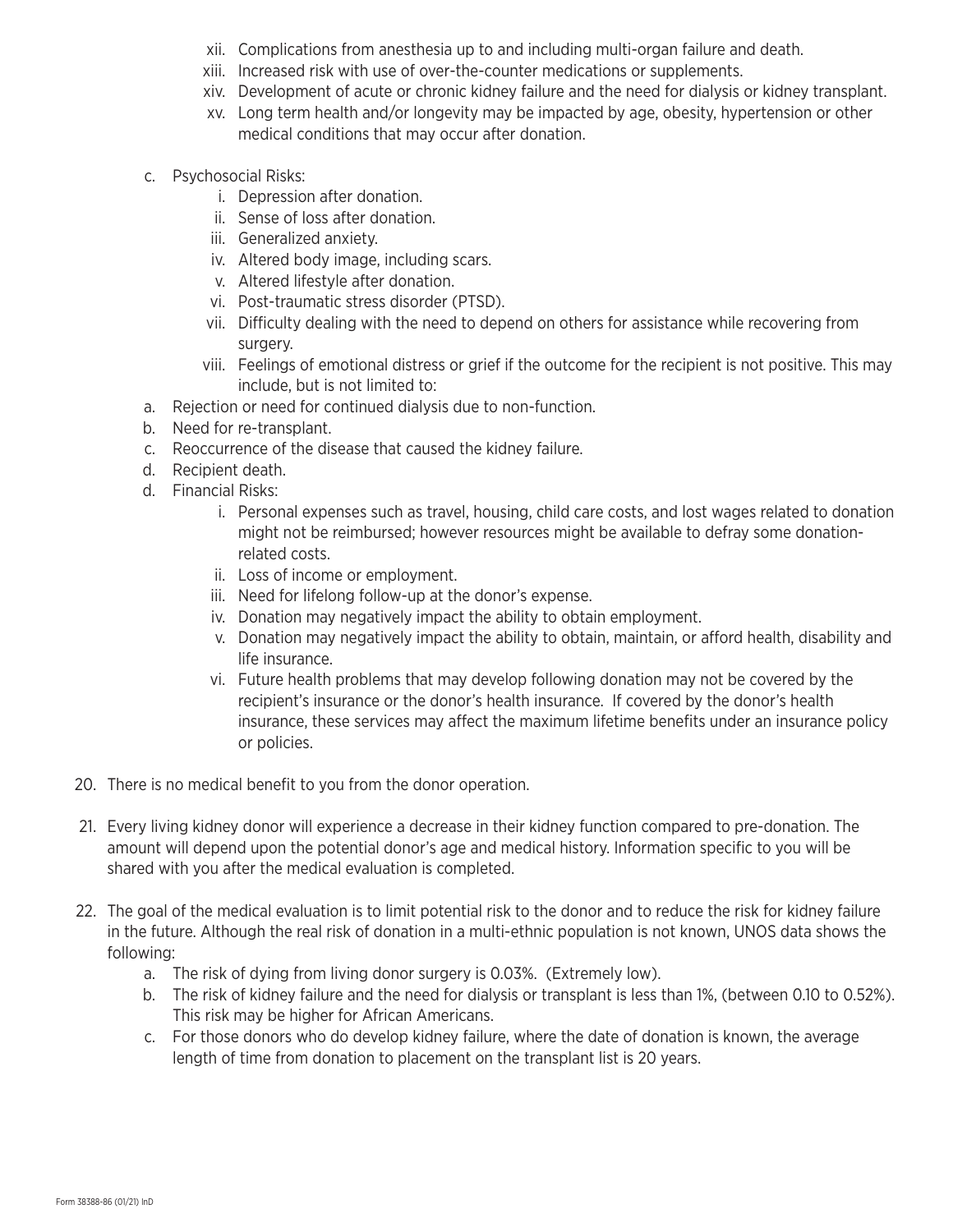- d. According to a study done in Sweden, the risk of kidney failure in living donors is less than 1 % (0.05%) after 30+ years for their specific population.
- 23. Education regarding expected post donation kidney function and how chronic kidney disease (CKD) and end stage renal disease (ESRD) may potentially impact a donor's future health has been provided. This includes:
	- a. Female living donors who become pregnant after donation are at risk for preeclampsia or gestational hypertension.
	- b. On average, donors will have a 25-35% permanent loss of kidney function at donation.
	- c. Although the risk of ESRD for living donors does not exceed that of the general population with the same demographic profile, the risk of ESRD for living kidney donors may exceed that of healthy non donors with medical characteristics similar to living kidney donors.
	- d. Donor risks are interpreted in light of the known course of both CKD and ESRD. When CKD or ESRD occur, CKD generally develops in mid-life (40-50 years old) and ESRD generally develops after the age of 60. The medical evaluation of young living donors cannot predict the lifetime risk of CKD or ESRD.
	- e. Donors may be at a higher risk for CKD if they sustain damage to the remaining kidney and this may progress more rapidly with only one kidney. Dialysis is required when reaching ESRD.
	- f. Current UNOS policy (Policy # 8.3) gives priority points to persons who have been prior living kidney donors.
- 24. It is very important for living donors to be active participants in their healthcare and treatment booth now and after donation. All donors have the right to ask questions and obtain answers to their questions at any time.
- 25. You have been informed that the United Network for Organ Sharing (UNOS) requires all living organ donors to have post donation follow-up care by the transplant team at specific intervals, or if any problems occur in the interim. After donation surgery, donors need to be seen for post-donation visits with the transplant team at the following time frames: 4 weeks, 6 months, 1 year and 2 years post donation. Payment for long-term follow up (after six months) may be your responsibility.
- 26. UNOS requires transplant centers to submit data on post-donation outcomes so that living donor data/results can be analyzed and outcomes evaluated. Any other release of information will require a donor to sign a consent form in accordance with UPMC Pinnacle's patient confidentiality policies.
- 27. If a transplant is not performed in a Medicare approved transplant program it could affect the transplant recipient's ability to get immunosuppressant medications paid for under Medicare Part B. UPMC Pinnacle's Transplant Program is a Medicare approved transplant facility at the time of this consent.
- 28. Outcomes for transplant patients and transplanted kidneys performed at the UPMC Pinnacle Transplant Program are publicly available at the Scientific Registry of Transplant Recipients (SRTR). This information can be found on the internet at www.SRTR.org. A copy of the national and this program's outcome results and data submission rates dated\_\_\_\_\_\_\_\_\_\_\_\_\_\_\_\_\_\_\_\_\_\_, has been provided to you. Your living kidney donor coordinator can assist you with any questions you have about the information on the SRTR website. Currently there are no national or center specific outcomes for living donors calculated by the SRTR.
- 29. Your intended recipient is under no social or financial obligation to you as a living donor. Living donors are prohibited by Federal law from receiving any compensation (including monetary or material gain) for agreeing to be a donor.